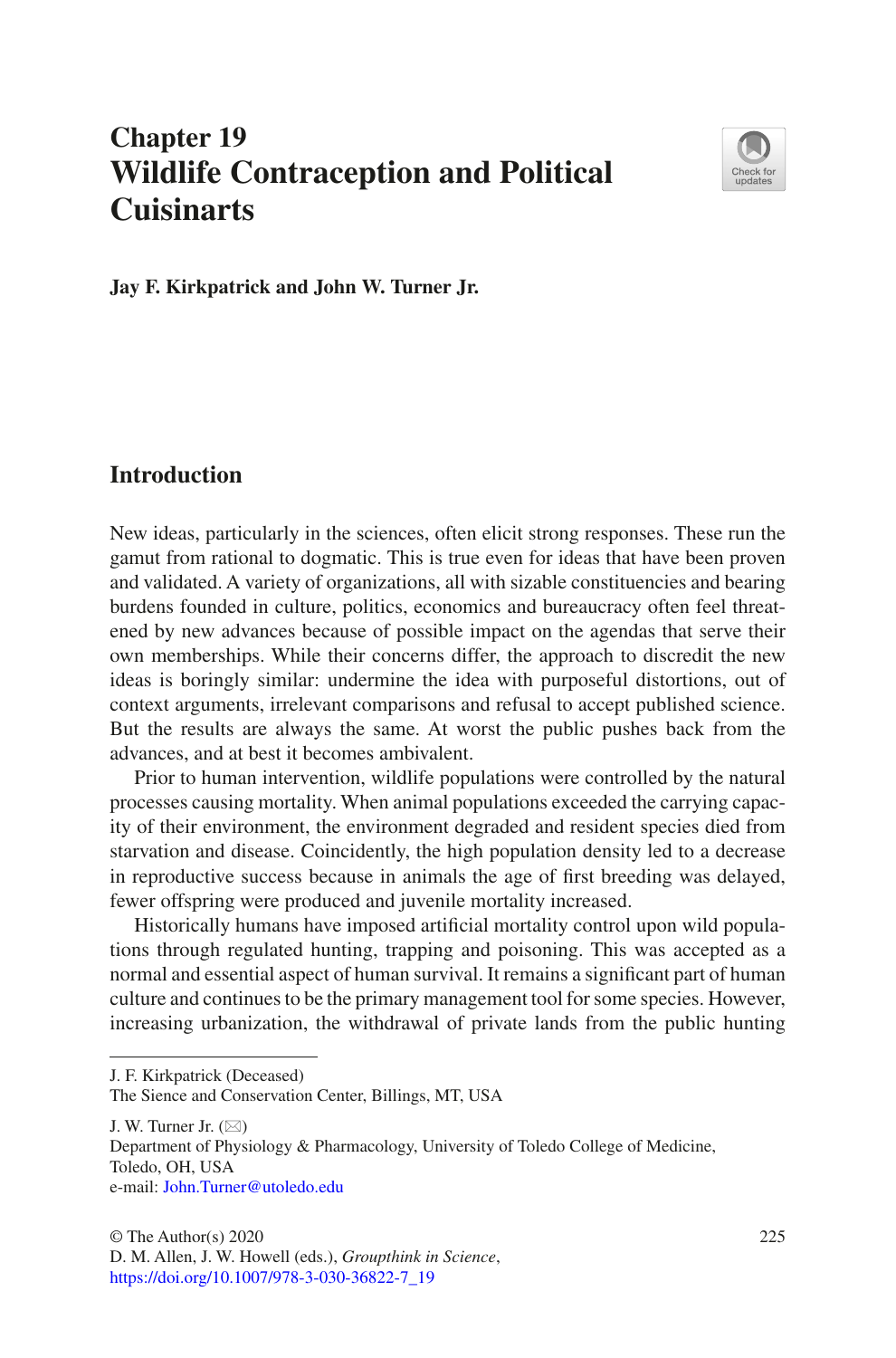domain, regulatory prohibitions on the use of poisons and trapping, low fur prices and changing public attitudes about lethal wildlife control have reduced the effectiveness of human-induced mortality control as a management tool. We presently face exploding populations of some highly adaptable or protected species but without acceptable management tools for protecting associated environment and animals alike. These events and factors are generally recognized as the impetus behind the emergence of the concept of wildlife fertility control (Asa & Porton, [2005;](#page-12-0) Rutberg, [2013](#page-13-0)). The question was how to make it a reality. It seemed that the simplest and least controversial approach to solving the new problems of wildlife management would be the application of existing human hormonal contraceptives to wildlife. Well, nothing is so simple, and the scientists who embarked on this journey to develop new technology and begin applying it might just as well have become involved in the global warming, gay marriage, gun control and universal healthcare issues.

An almost humorous dimension of this is that those same scientists had entered eagerly into this endeavor simply to solve a societal problem. They knew from the start that this endeavor, successful or not, was not a profit-making venture. It was an effort to face the fact that the ever-expanding human population was compressing wildlife space into limited islands of habitat. The options for quelling this rising tide were three: kill, remove (to where?) or slow down reproduction rates. The first was considered unacceptable, the second would run out of space and the third stood alone as logical (Kirkpatrick & Turner, [1985,](#page-12-1) [1991\)](#page-12-2).

The pursuit of this arcane science, i.e. wildlife contraception, started with hormonal steroids such as used in human birth control, but the key technological breakthrough occurred about 1990 when vaccine-based contraception replaced traditional steroid-based approaches. Very quickly success with a porcine zona pellucida (PZP)–based vaccine was demonstrated in wild horses (Kirkpatrick, Liu, & Turner [1990\)](#page-12-3), white-tailed deer (McShea et al., [1997](#page-13-1); Turner, Liu, & Kirkpatrick, [1992\)](#page-13-2), feral burros (Turner, Liu, & Kirkpatrick, [1996](#page-13-3)), captive exotic species in zoos (Kirkpatrick, Zimmermannn, Kolter, Liu, & Turner, [1995\)](#page-12-4) and a bit later with African elephants (Fayrer-Hosken, Grobler, Van Altena, Kirkpatrick, & Bertschinger, [2000\)](#page-12-5) and bison (Duncan, King, & Kirkpatrick, [2013\)](#page-12-6). To the surprise and chagrin of the researchers, objections were raised. The two species that evoked the loudest cries were wild horses and urban deer.

### **Wild Horses**

In the case of wild horses, opposition initially arose within wild horse advocacy groups, notably large and politically active organizations. These groups based their objections not on specific scientific arguments, but rather on the wishful thinking that a large, fecund adaptable wild species could be left unmanaged on public lands used for a wide spectrum of purposes, mostly driven by economic interests. A major complicating factor was the passage of the Free-Roaming Wild Horse and Burro Act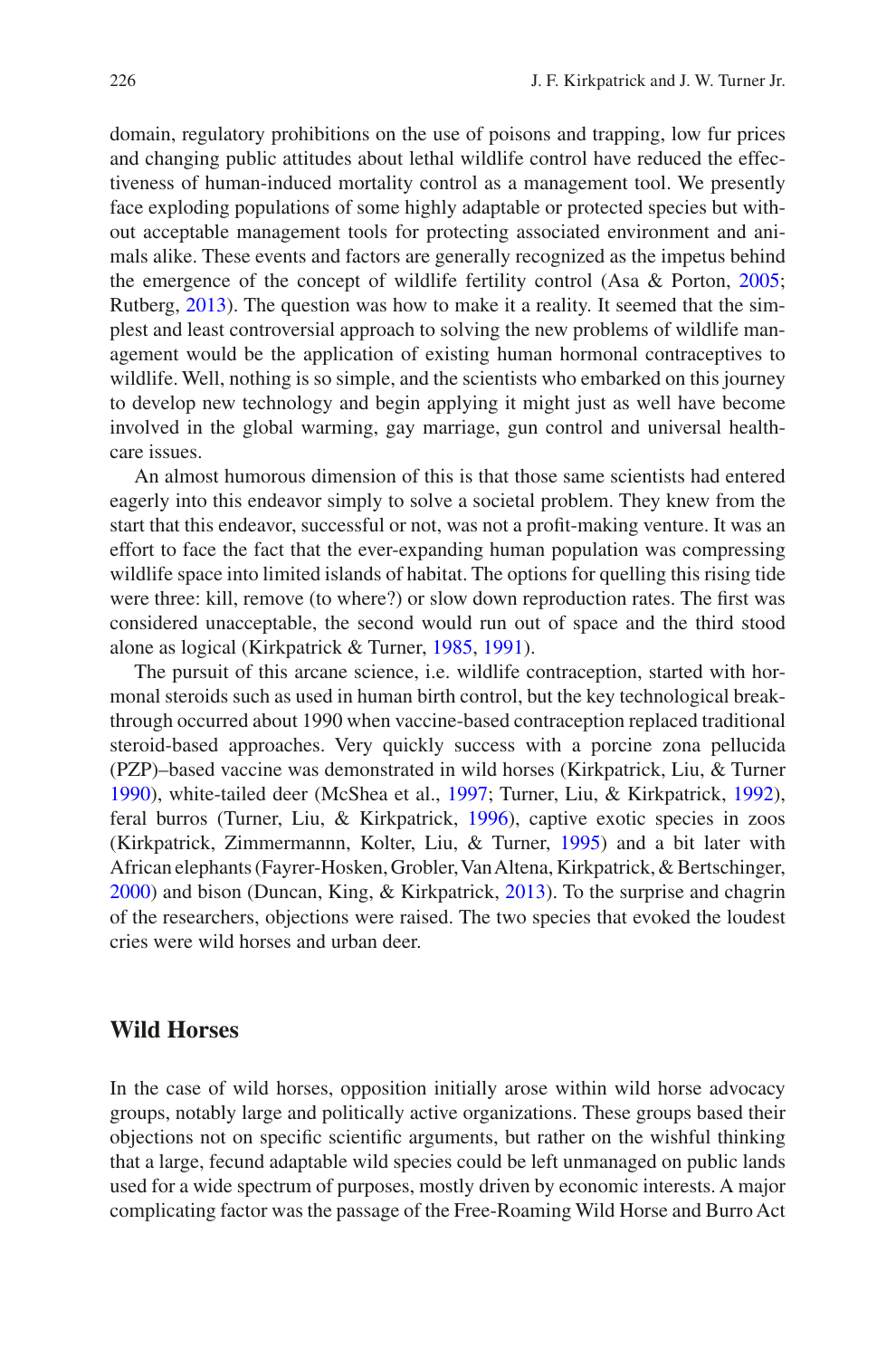of 1971, which imparted almost complete protection to these animals without a hint of effective management.

Predictably, these highly fecund wild horse populations grew from an estimated 17,000 in 1971 to somewhere between 60,000 and 80,000 by the early 1980s. With a myopic view of reality, the interest groups argued for no management under the delusion of self-regulation (which translates into range destruction and starvation), or by predation (despite the absence of effective predation on wild horses in most horse ranges). They also argued that if the economically valuable cattle and sheep were removed from public lands, there would be more habitat for wild horses. However, despite horses representing less than 10% of mouths grazing public land, their lack of economic value made them a ready target.

The opening barrage of opposition to horse population management was not very successful from a legislative standpoint, but litigation and a variety of legal actions became the norm and consequently stalled progress in contraceptive management. The federal government, largely represented by the Bureau of Land Management, installed in 1973 a management system known as Adopt-A-Horse, in which large numbers of horses were captured through helicopter round-up and then removed from the range for adoption of younger ones by the public. Horse injury and mortality were common, and tensions grew between the government and advocacy groups, fueling more litigation. Aside from the questionable humane aspects of this approach, it was neither logistically nor economically successful in keeping up with reproduction on the range (Bartholow, [2008](#page-12-7)). Lagging adoptions resulted in "surplus" horses that had to be quartered, fed and cared for, and currently there are more than 60,000 wild horses in long-term holding facilities. The annual cost to the taxpayer was more than \$75 million in 2013 (De Seve & Boyles-Griffin, [2013](#page-12-8)) and has continued to rapidly rise to the present.

This management inadequacy combined with encouragement for population control by the National Academy of Sciences provoked some moderate interest by the BLM in fertility control. Between 1977 and the present, the agency has provided varying levels of financial support for the advancement and application of contraceptive technology. However, as time went by, outside demands to expand the application of fertility control became more strident. Intransigence and even opposition to fertility control grew within the agency (National Academy of Science Reports, [1980](#page-13-4) and 2013). In fact, despite a clear statement in the 2013 NAS Report that the BLM needed to apply contraception intensively, little change in application rate has occurred to date.

In order to understand the lack of an organized front in moving to a new BLM management paradigm, one has to examine the administrative structure of BLM. Each of the ten western states with wild horses has a state office under the administration of a politically appointed state director. Quite often these directors are appointed for their ability to manage (facilitate) economic uses of public lands (e.g., livestock grazing, mining, energy development and a plethora of recreational uses). Also, each state director is more or less a free agent, and unless their policies are outright illegal, no one in Washington can challenge them. Some state directors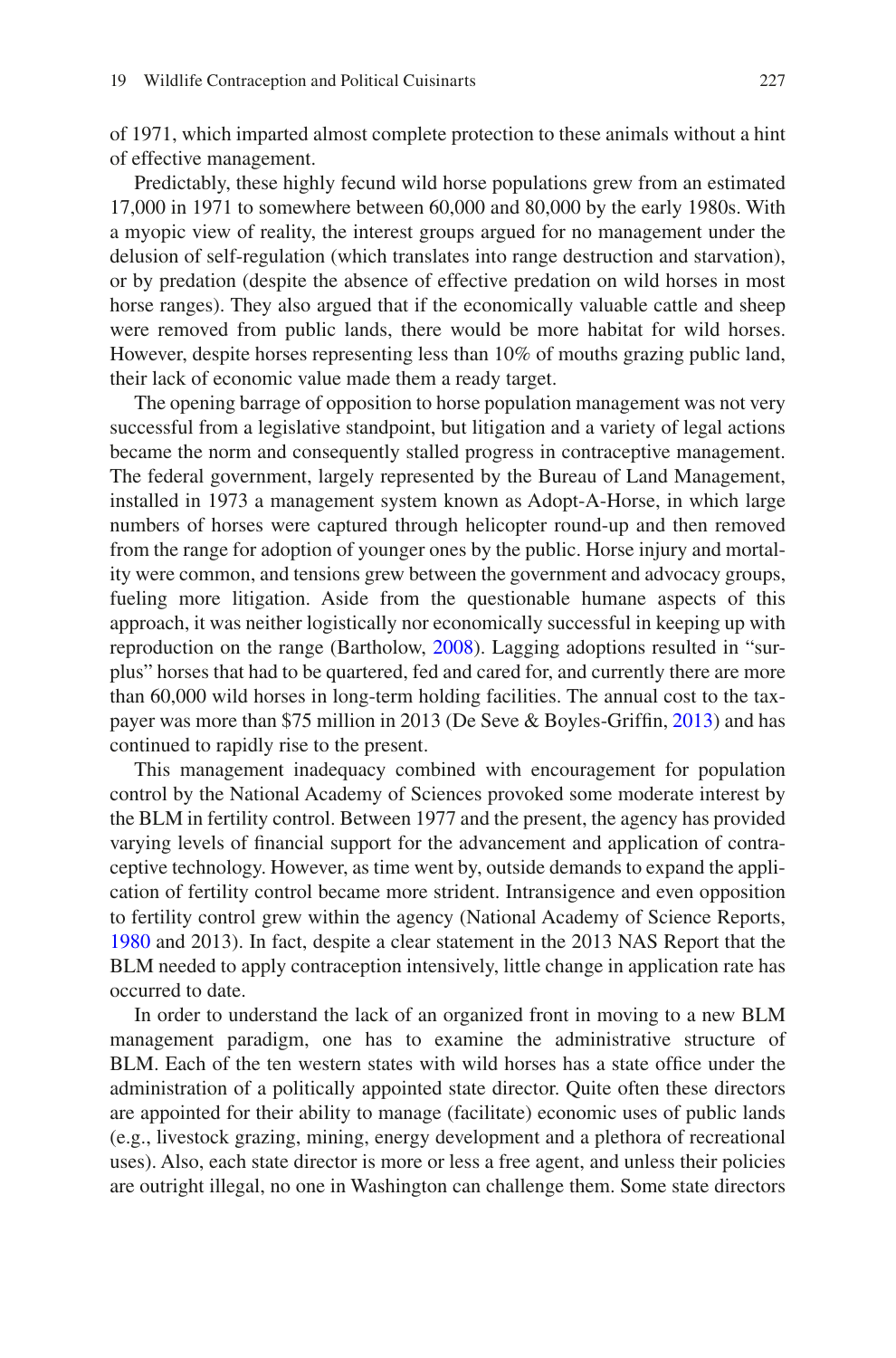were open-minded and sympathetic to the wild horse plight and some were not, thus there was no coordinated forward movement across the west.

Within each state there are numerous herd management areas (HMAs), each with its own personnel with the responsibility for managing the horses in their HMA. Often consensus on this subject did not exist across HMAs, even within a particular state. Some opposition came from the HMA field managers and was culturally based. A spoken theme delivered to the scientists on numerous occasions by these field managers and crew explained that "we don't do it that way out here; we do it with saddle-horses and ropes." They failed to mention the helicopters that were central to round ups, but their point was clear. This cultural perspective impeded progress.

The Washington and Reno offices of the BLM, which ostensibly oversee all dimensions of the wild horse program, were more or less detached from the realities of the field operations. They too had their conflicts with which to deal. For example, several ranching families throughout the west made millions of dollars annually rounding up wild horses under contract to the BLM. These contracted operations merely mocked the fertility control approach in the early years, but as its application spread, they became vocal opponents. Fertility control was an approach that might cut into the considerable public dollars flowing into their businesses. Some published newsletters complaining about fertility control, and in the Washington (DC) and Reno offices there were those who were sympathetic to keeping the contracted services happy.

As the horse number grew, few state BLM offices paid much attention to the DC/ Reno oversight of the program. In 2009 the Washington office sent out a memo to all state offices and HMAs making it clear that when a round-up occurred, any horses to be returned to the range were to be treated with a contraceptive vaccine. A week after the memo went out, an HMA in one western state simply went on the electronic media to declare that this approach did not work, and they would not use it.

Additional cultural and political resistance developed in the central offices. By 2012 one very effective contraceptive vaccine (PZP) was federally approved by EPA and the registration was held by the world's largest animal welfare organization. This particular organization had a history of conflict with the BLM (including instances of litigation), and old wounds were opened. Thus, the DC/Reno offices began to reject fertility control or at least make it difficult to apply, largely because they were disaffected with the organization that held the vaccine registration. One excuse was that BLM did not have the money with which to train BLM personnel to use the vaccine, as required by EPA. Another was that they had problems storing and preparing the vaccine, despite the routine nature of that. A third argument was that too much federal paperwork was required for site-specific permission to use it.

A different version of discontent came from the ranching community. Once again there was little in the way of agreement in this realm. A large segment of the ranching industry, represented primarily by those who used the public lands for grazing, opposed fertility control because they wanted horse removal rather than stewardship. Some in the ranching community were more sympathetic and supported fertility control. A good example of the former was seen with litigation in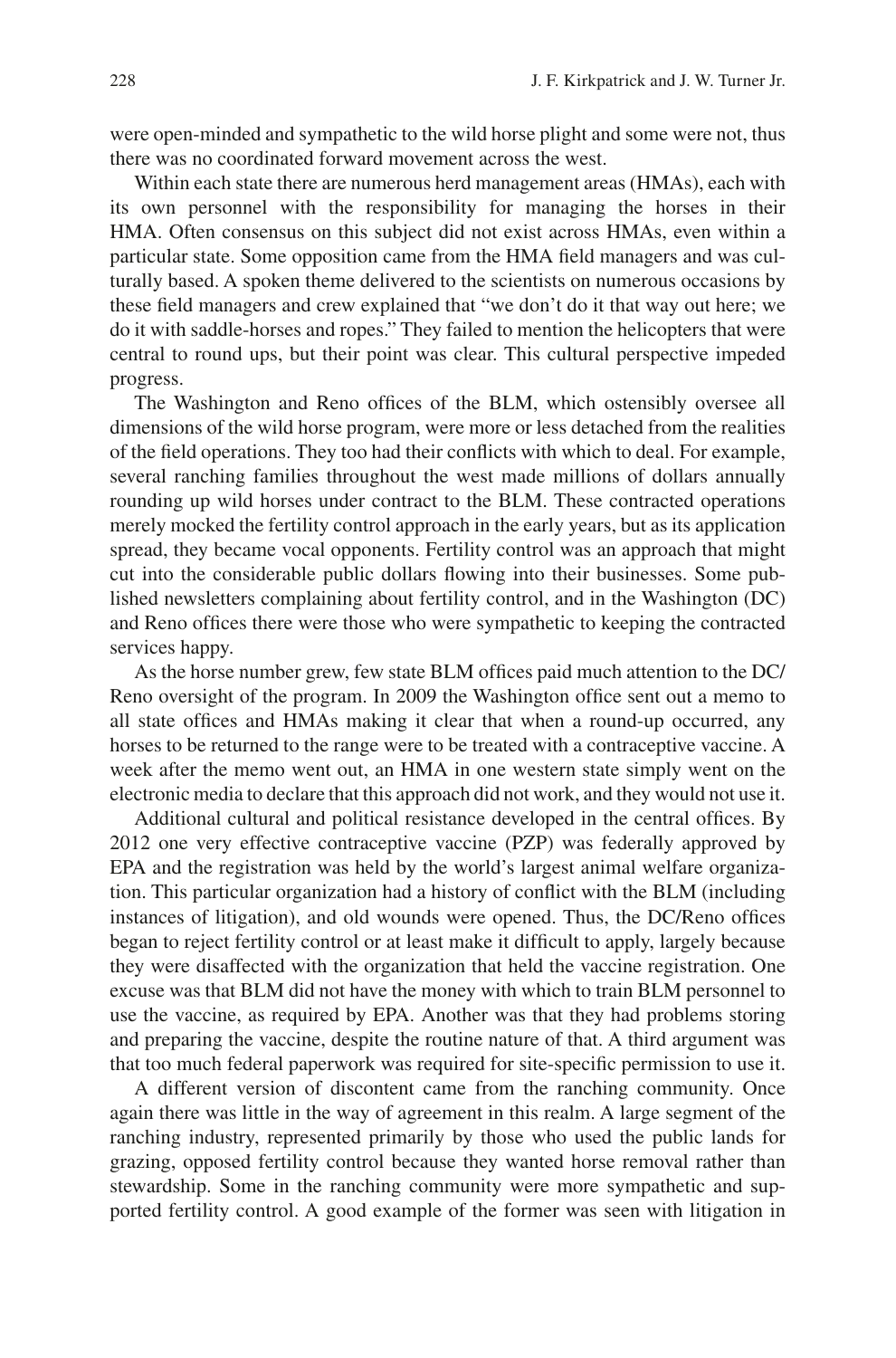2015 by a group of Nevada ranchers who demanded that all horses rounded up be permanently removed, which would indirectly prevent contraceptive use. Various iterations of this approval have been applied on the basis that federal law provides an upper limit for horse numbers on each herd area.

The law requires that a given population exceeding its assigned appropriate management level (AML) be reduced to that level and maintained there or below it. BLM has attempted to do this almost exclusively by removal of horses and has failed overall. The program-wide horse numbers on the range in 2019 are rapidly approaching 90,000 in the face of an agency goal of 35,000. This situation exists despite BLM's own funding of research yielding significant PZP vaccine improvements (e.g., Turner et al., [2008](#page-13-5); Turner, Liu, Flanagan, Bynum, & Rutberg, [2002](#page-13-6)) and the regular pleas of the science community for the past 25 years to incorporate aggressive program-wide vaccine contraception into wild horse management.

A good example of this was published in 2013 in the widely read journal *Science* (Garrott & Oli, [2013\)](#page-12-9). Unfortunately, and despite such appeals, since 2017 the agency has taken a mantra-like stance of "remove to AML, before any contraception." This position creates a quandary, since AML has been unavailable for many HMA's despite the effort. The fact is that a coincident combination approach of some (e.g., 50%) "catch/removal" and some (e.g., 50%) "catch/contraception/ release" is the solution supported by data-based modelling. This information in various forms has been provided to the agency since 2012. At this point the cost either way is monumental.

As a retrospective on how damaging culture and politics can be to scientific progress and outcome application, it is noteworthy that the National Park Service began using vaccine contraception as the lone management tool for the wild horse population on Assateague Island National Seashore in 1994 and has successfully continued this form of management to the present (Kirkpatrick & Turner, [2008\)](#page-12-10). While identical vaccine application eventually occurred in select small wild horse populations in the western United States, it required 8 years of regular pestering. It has been highly successful but has required the concerted effort of a few committed BLM field managers and local citizens. In other words, the BLM is not embracing it.

In deference to the agency, many herd areas (HMAs) contain horse numbers in the many hundreds that are not readily accessible by darting. However, the BLM has known since 2004 (because BLM funded the research) that a one-injection vaccine with 1–2 years of effectiveness was available for treating the many gathered mares that were returned to the range, thus preventing thousands of foals. BLM instead treated only as a small percentage, expressing various "reasons" but again not embracing contraception. The long delay in BLM approval and the continued limited acceptance of contraception in DC and Reno again have reflected the power of misinformation and personal, cultural and political bias.

It is worth noting that the relative autonomy at the local and state level of the agency has more enabled status quo rather than progress in horse population management. On the other hand it is not fair to fault the many employees who are doing the best they can in the face of the local realities they deal with, i.e., ranchers, horse advocates, habitat advocates, recreationists, anti-government souls, loonies and the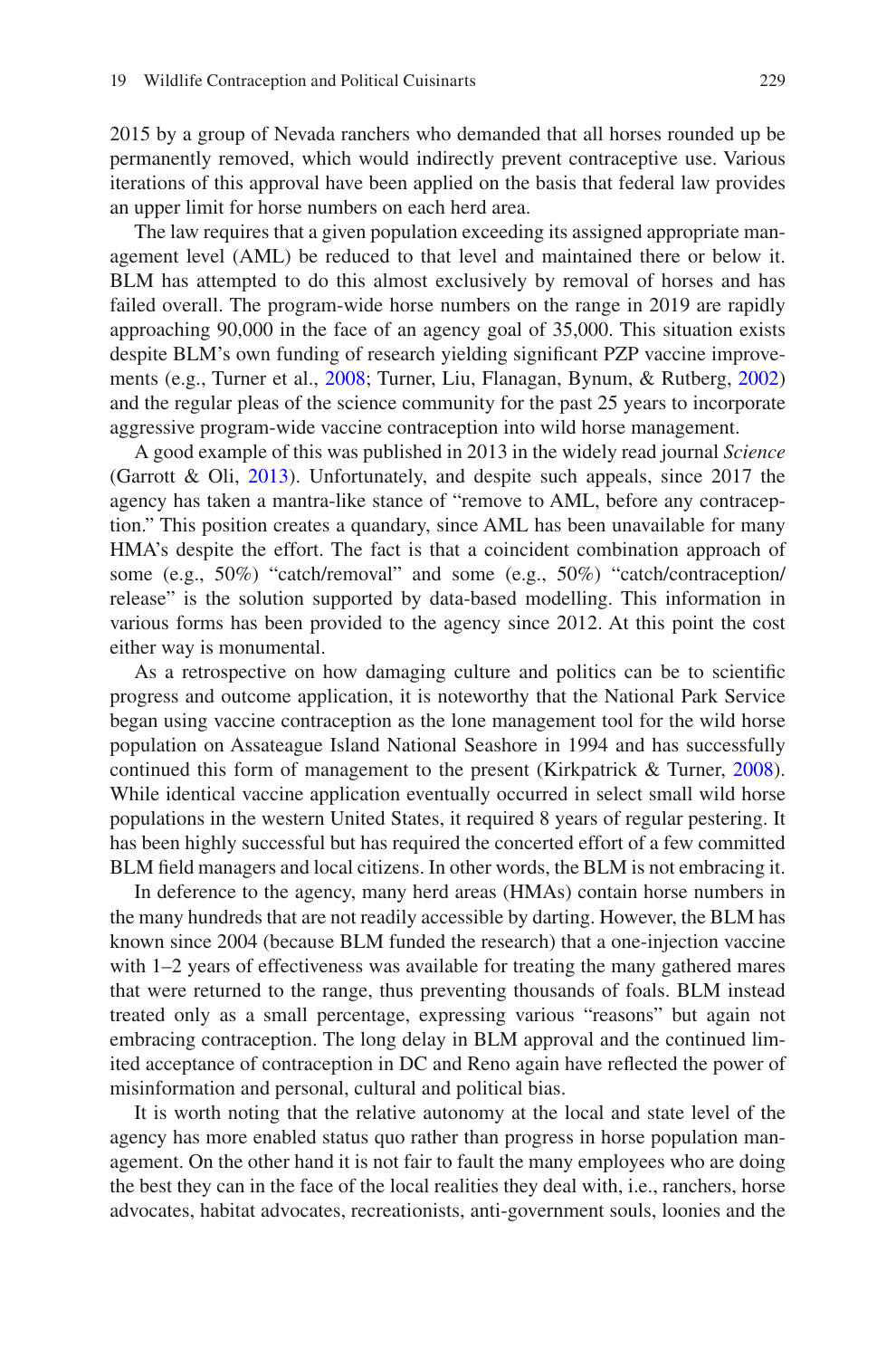paperwork and logistics of multi-tasking land stewardship. As with any organization, some folks are dedicated and some are just seeing a job. However, the byzantine nature of the agency does not foster timely progress. As is the case with most giant organizations, bureaucracy is the gun with which the agency shoots itself in the foot.

Going back to the subject of logic regarding wild horse control, it is ironic that with only a few exceptions, the wild horse advocacy groups reversed track by 2010 and began to support fertility control. This reversal was based on their realizing that the only three choices were (1) range destruction/starvation, (2) round up and removal or (3) fertility control. Predation, self-regulation and disappearance of livestock were simply never going to happen. Thus, they embraced fertility control by default. That reversal, while friendly to the fertility control paradigm, only seemed to increase the polarization with the larger BLM (if the advocates like it, we do not!)

The optimistic beginning to a perceived solution for regulating wild horse populations by a small group of scientists trying to find a better and more humane future for innocent animals morphed into a cultural and political nightmare. No one was prepared for the firestorm that came from their efforts, and to date the solution remains within reach but unrealized. In April 2019 a document focused on "A Path Forward for Management of BLM's Wild Horses and Burros" was put forth by a coalition of 12 organizations of varying purpose to provide Congress and BLM with a clear picture of issues, approaches and a long-term view for addressing this crisis. Thus, the effort continues.

## **Urban Deer**

The controversy surrounding urban deer fertility control is less convoluted than with horses but far more intense. Again, it caught the scientists by surprise. What could possibly be controversial about inhibiting reproduction in urban deer that are eating shrubbery, causing car accidents and damaging the remaining urban woodlands?

The possible application of fertility control for controlling urban deer populations via a contraceptive vaccine was first broached in 1988 at a Princeton conference, and reactions by managing agencies ranged from frowns to amusement. The managing entities consisted of state fish and game agencies, which by law are responsible for wildlife management in their respective states. Soon after the conference, several organizations (including a New Jersey arboretum, a public park in Philadelphia and a group of small communities on Long Island, NY) began lobbying for fertility control. The state agencies sobered a bit and began pushing back.

Initially their arguments against urban deer fertility control centered on a list of hypothetical biological consequences and to a lesser extent on the cultural philosophy that hunting was the only solution (Turner, [1997\)](#page-13-7). Based on these objections, states in which projects were proposed (NJ, PA and NY) simply refused to issue permits to conduct any trials. Subsequently, Turner et al. (Turner et al., [1992](#page-13-2)) demonstrated that the PZP vaccine (same as used in horses) provided excellent contra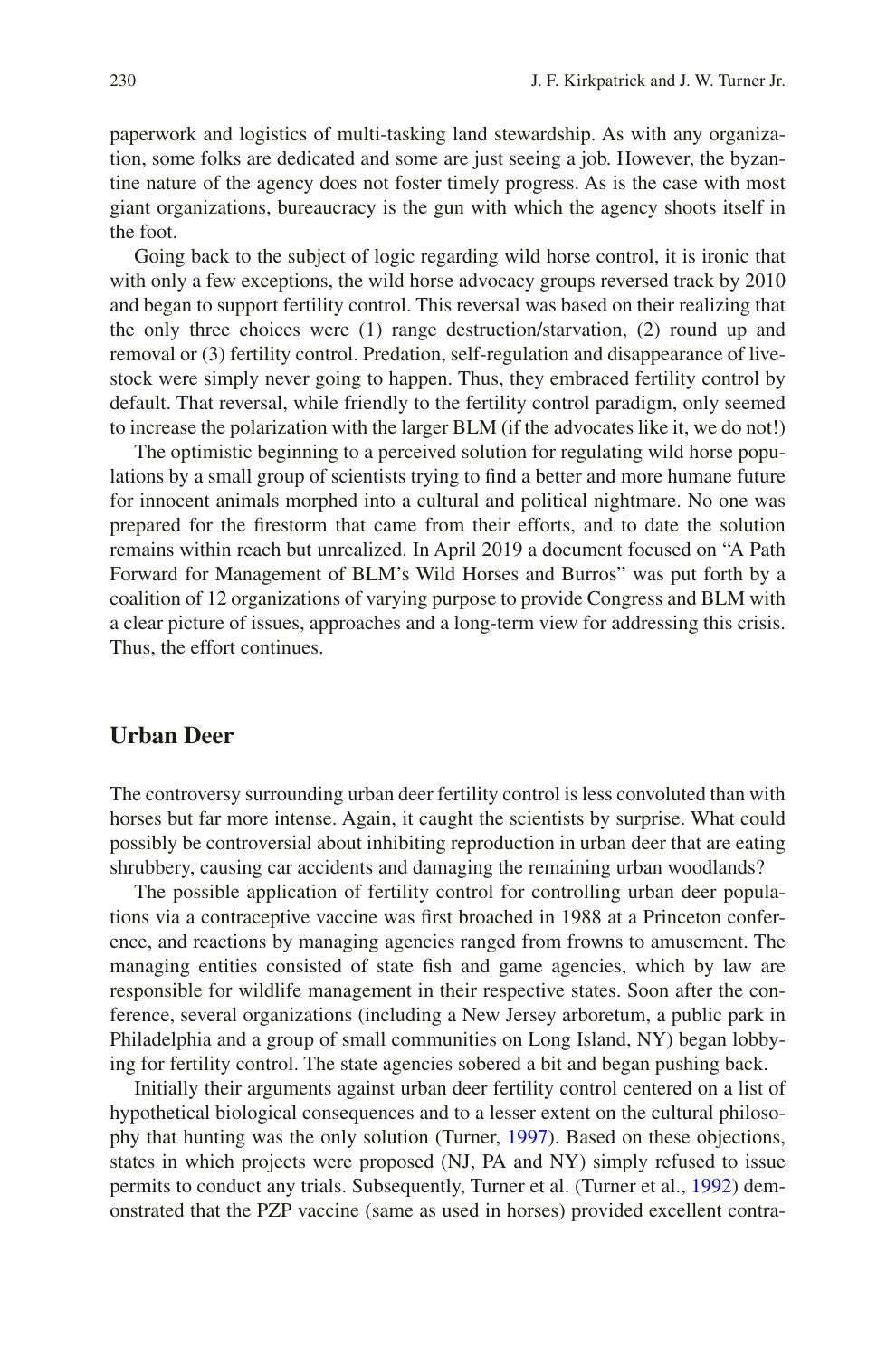ceptive efficacy in captive white-tailed deer. Captive studies continued, and researchers requested permission to perform field trials in Metro parks where hunting is prohibited.

By this time, an unspoken undercurrent was developing in state wildlife agencies that contraceptive management of deer living in urban communities and city parks could somehow become a threat to recreational hunting. Driving that concern in part were declining hunting-license sales across the United States and the potential further loss of revenue if deer contraception expanded. While the agency revenue loss would be significant, the potential loss of ancillary revenue related to hunting would be enormous. Hunters buy weapons and gear, stay in motels, put gas into their vehicles, dine in restaurants, purchase ammunition, etc. This concern led the commercial facets of the hunting industry to take a stand against fertility control. The state agencies in turn blurred the lines between urban deer and truly wild deer in the forests. Opposition grew, and urban deer kept eating ornamental shrubbery.

However, states do not have jurisdiction over wildlife on federal lands, so the scientists found several federal field sites for testing the idea of managing urban deer without the need for state approval. The first was a trial at the Smithsonian Institute's Conservation and Research Center in Front Royal, VA. The trial was successful and generated useful data (McShea et al., [1997](#page-13-1)). The second test occurred in a group of small communities on Fire Island National Seashore (FIIS), in NY. This was a National Park Service (NPS) unit and beyond the legal jurisdiction of the state. As plans progressed, however, the state raised strident objections, all based on "biological" issues. By this time, counterparts in PA and NJ had also refused to allow fertility control to move forward and were beginning to coordinate their objections. It was clear that the issue was a powder keg and that other states were going to join in the effort to prevent urban deer fertility control.

Despite this, the project on FIIS went forward because of the federal classification. The New York Department of Environmental Conservation (DEC), realizing that the project seemed inevitable, threatened the NPS with a lawsuit to stop the project. The NPS, through its regional science office, responded with a terse message that challenged NY to see who really did have authority there. Cooler heads prevailed in Albany and the project went forward. To illustrate the degree of threat seen by state agencies, it is notable that the head of the New Jersey fish and game agency threatened to sue New York for allowing the project to get underway. No action was taken, but it indicated the seriousness with which states viewed fertility control as a threat.

The NPS and even the scientists were also soon informed of a possible lawsuit by a collection of hunting groups on Long Island. While nothing came of that, it signaled the entrance of the larger hunting community into the fray. In the end the project went forward and after 17 years of fertility control the deer population in these communities was reduced by 70% without the removal of a single deer (Naugle, Rutberg, Underwood, Turner, & Liu, [2002;](#page-13-8) Rutberg, Naugle, Turner, Fraker, & Flanagan, [2013,](#page-13-9) Rutberg, Naugle, & Verret, [2013;](#page-13-10) Rutberg & Naugle, [2008\)](#page-13-11). The published data were to become a thorn in the side of all the concerned state agencies. By 1993 the state agencies publicly opposed deer contraception. At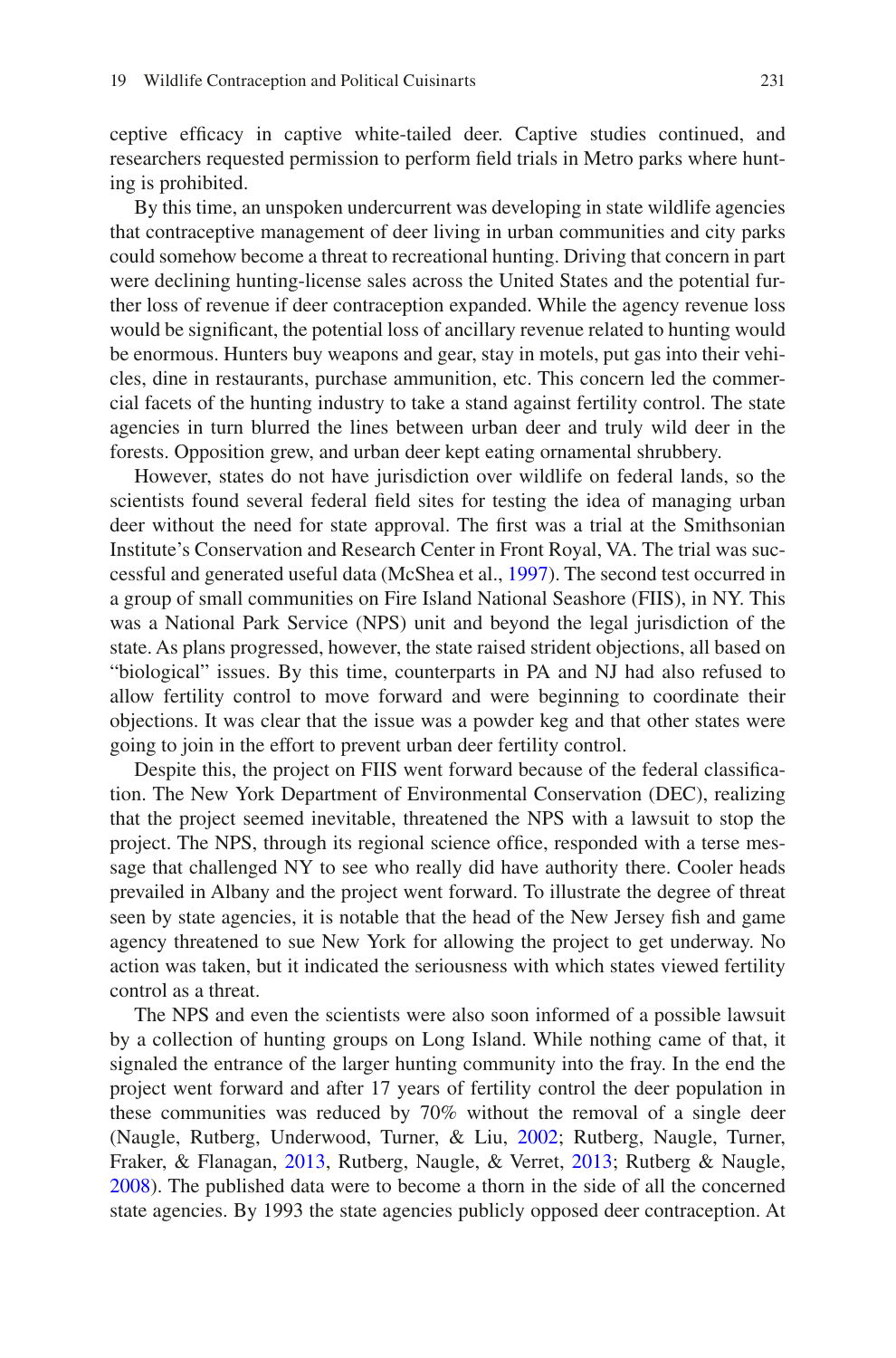the Third International Conference on Fertility Control in Wildlife (Denver, CO), the agencies showed up in force. They were careful to not emphasize the subject of hunting in city parks, instead focusing on modeling (not data-based) with a bias against contraception.

Despite this opposition, a third major project was born at the National Institute of Standards and Technology (NIST) in Gaithersburg, MD. This one also had a rocky start. NIST is a facility of the U. S. Department of Commerce and once again outside the jurisdiction of the state of Maryland. Maryland Department of Natural Resources (DNC) strongly objected and when NIST refused to allow them to have a hunt on the one-square mile, heavily populated (6000 employees) research facility, the Maryland agency went to the Congressional Sportsman's Caucus. NIST officials and the U. S. Department of Commerce refused to give in and petitioned the U. S. Solicitor General's office for a clarification of the law. The results were predictable; Maryland had no wildlife management authority on the NIST campus. The project went forward and more data were forthcoming and published (Rutberg, Naugle, Thiele, & Liu, [2004](#page-13-12)).

However, Maryland DNR remained persistent. As the project started, they threatened to ring the facility with agency personnel and shoot any deer leaving the grounds, which are surrounded by heavily traveled highways and residential areas (a suburb of Washington, DC). At that point a local animal welfare organization pointed out that this would make a wonderful media opportunity for the evening news. Maryland backed off temporarily.

Approximately 2 years into the project, Maryland DNR asked for a meeting with the research team and NIST officials and asked if they could conduct a test on the health of the deer. It is worth mentioning that when the project went forward, DNR was invited to participate and take blood samples or make any measurements they deemed valuable. They declined. Many questioned why Maryland DNR waited 2 years to seek permission to kill 50 deer and "assess their health." At that point the research-team veterinarian asked the Director of the Maryland DNR if, when he took his dog to the veterinarian, the dog had to be killed to assess its health. Thereafter no further communications of note occurred between NIST and Maryland DNR.

As might be expected, the researchers developing and testing the PZP vaccine were having their own share of frustration in the face of what seemed illogical resistance to its use. Because of the public notoriety of the deer contraception subject, they experienced many interviews and spoke at numerous public community meetings, stressing their purpose that deer fertility control focus was for parks, preserves and communities where hunting was illegal. A reporter at one of these interviews said he was told state agencies were concerned that fertility control is a threat to hunting. Author Kirkpatrick smiled and after a brief pause said "If those folks think that some guys with dart guns can control state wild deer populations, they must be smoking something really good."

Through the 1990s, the attacks directed at urban deer fertility control by state fish and game agencies were largely based on scientific questions. Chief among these questions and almost identical to ones asked by opponents of PZP for horses were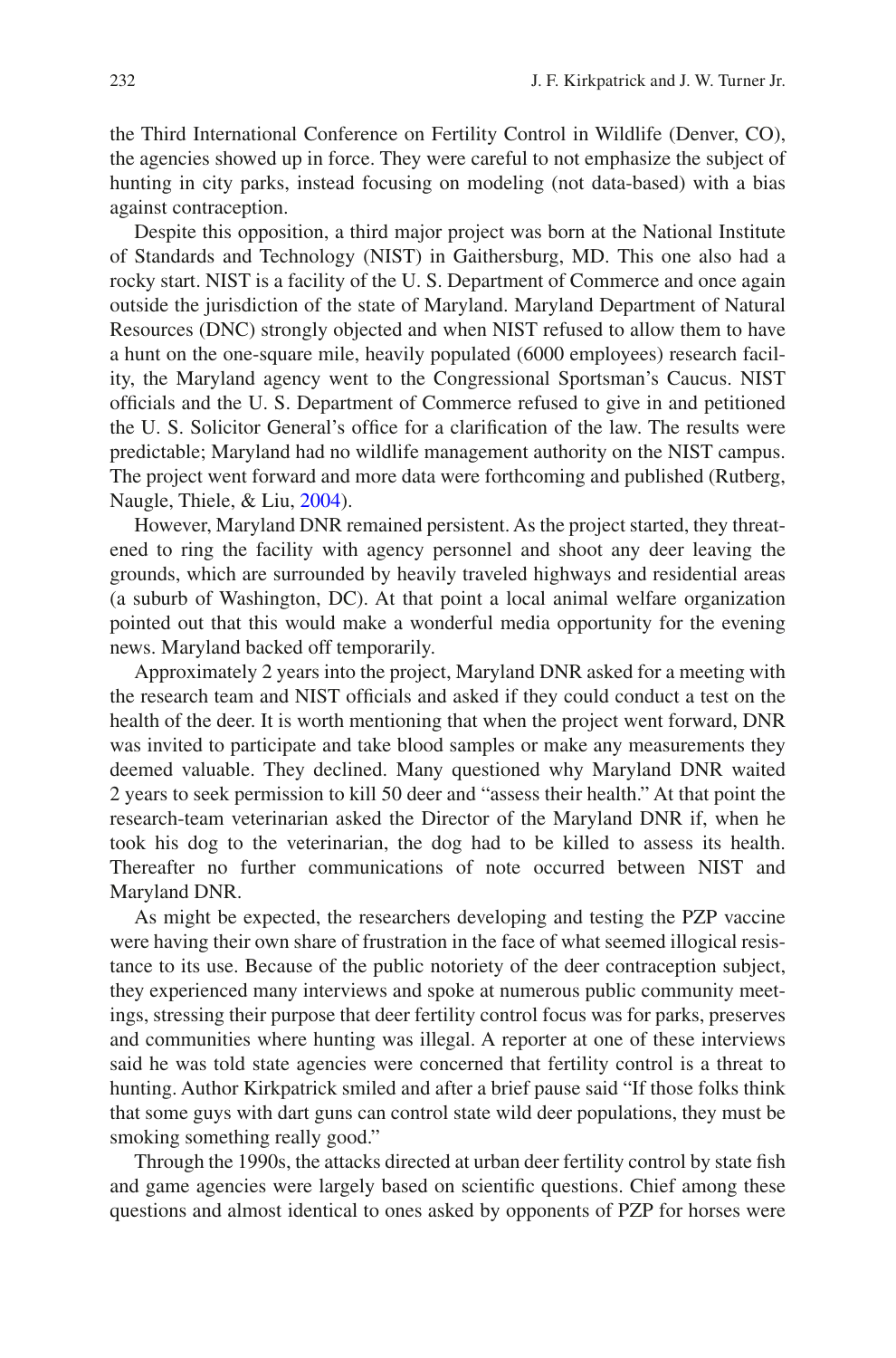(1) possible passage of the vaccine through the food chain, (2) possible extension of the breeding season with energetic consequences to the females, and (3) possible genetic effects. In no case were data or evidence of any kind offered to support the concerns. Coincidentally, through the three ongoing projects, an extensive database was generated that answered the questions for deer. The vaccine antigen could not survive the digestive tract. Extension of the breeding season was minimal and did not cause notable energetic loss. In fact, the weight of treated deer improved relative to deer that became pregnant and faced a summer of lactation.

Finally, when compared to the genetic effects of hunting, where the largest and most robust animals were selected against (for their antlers), contraception was a bargain. As numerous biological questions were gradually answered by the ongoing research (Kirkpatrick & Turner, [1995\)](#page-12-11), the demand for the fertility control approach grew in the public sector and public meetings on the subject became more strident and were eventually tinged with hostility as people spoke their views. Unfortunately for all involved, the entrance of animal welfare/protection groups on the side of fertility control led to a deep polarization with the state agencies, which continued to selectively quote and ignore science as it suited their goals (Kirkpatrick & Turner, [1997;](#page-12-12) Rutberg et al., [1997](#page-13-13)).

Eventually realizing that the attack on the science was failing, the state agencies turned their attention to regulatory issues. Beginning in 1992 the application of PZP vaccine for deer was regulated by the Center for Veterinary Medicine at the Food and Drug Administration (FDA). Application of PZP was authorized by means of an investigational new animal drug exemption (INAD), the equivalent of INDs issued for the use of unapproved human drugs. Thus, the vaccine had official legal federal authorization. Subsequently a coalition of 16 states that disliked the concept of fertility control lobbied their respective Congressional delegations with the message to get the whole business stopped. However, FDA refused to give in to the political pressure. For states, it was "strike two."

By 2005, the regulation of wildlife contraceptives had been transferred from FDA to the Environmental Protection Agency (EPA). Shortly thereafter a second potential deer contraceptive vaccine was developed by the U. S. Department of Agriculture (USDA). This was a vaccine against gonadotropin-releasing hormone (GnRH) and was named GonaCon®. When USDA applied for registration with EPA, the states descended upon the agency. In the end they could not stop the registration, but they were successful in convincing EPA to place use restrictions on it, e.g., having to capture and tag each deer. The agencies argued that this requirement was to insure that persons harvesting deer would know if it was treated. This was despite the well-established fact that the vaccine was harmless if ingested. However, it did serve its purpose by markedly reducing the practicality of using the vaccine.

In the meantime, two smaller urban deer contraceptive field-research projects were established at the Columbus, OH, Metroparks facility and on Fripp Island, SC. In both cases the respective states approved research permits, which in itself was progress. But after several years of successful application of fertility control and decreases in population growth, both states rescinded their permits on the basis that these sites were actually "managing" deer rather than just doing research. Thus,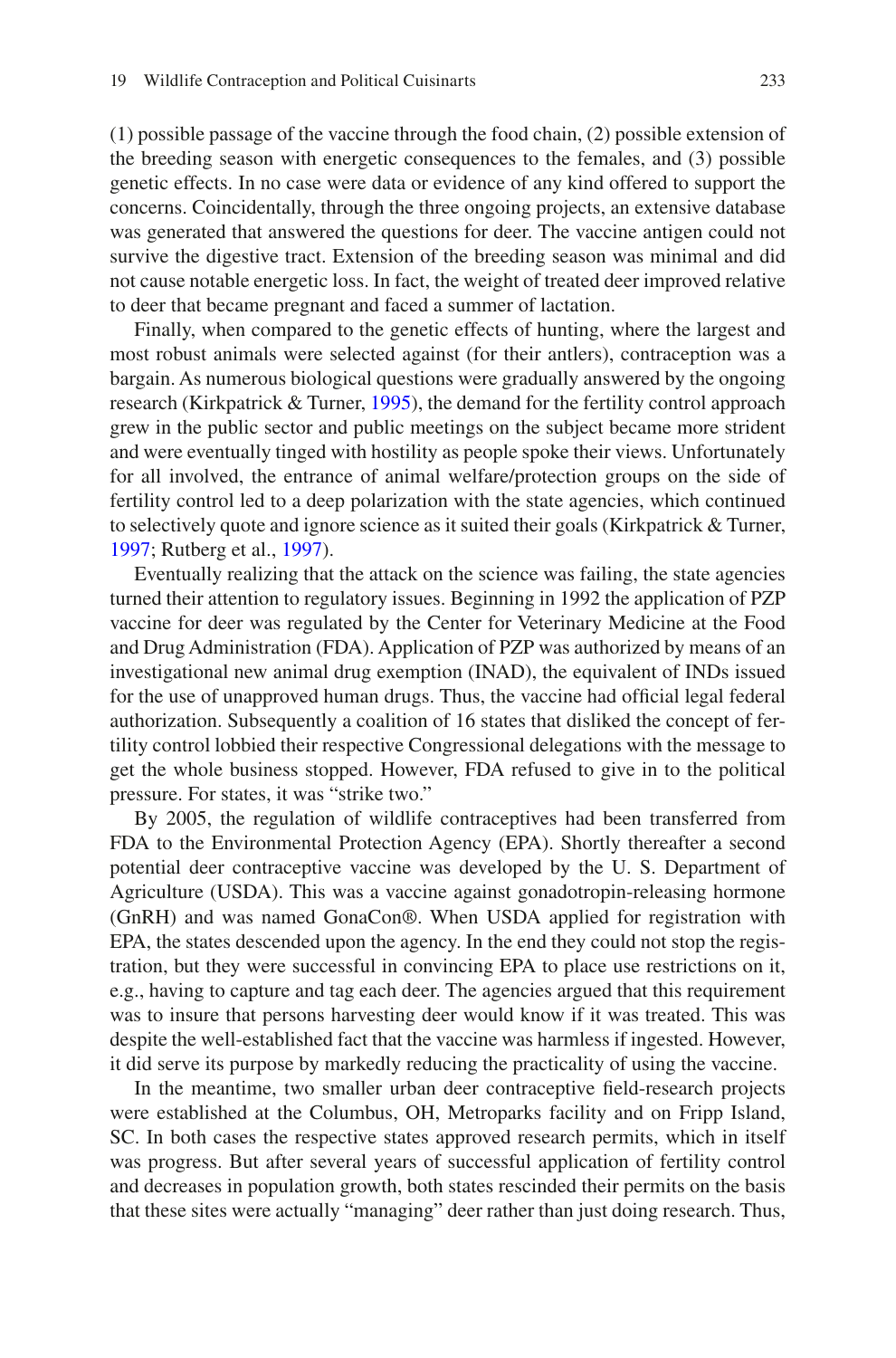the third phase of the states' attack on urban deer fertility control emerged, and it was spectacularly successful. It appeared that the new approach would be to establish state regulations and policies that would prevent fertility control from ever gaining traction. The approach quickly became implemented. State after state established these policies and regulations. Nebraska went so far as to amend its constitution to discourage the use of fertility control.

When GonaCon® was approved by EPA, Pennsylvania was asked to develop a state policy for urban deer fertility control. Carl Roe was then the Executive Director of the Pennsylvania Game Commission and stated publicly: "GonaCon® will never be used by the Game Commission so long as I am director." In 2012 at the Seventh International Conference on Fertility Control in Wildlife, the USDA's John Eiseman provided a list of 17 state policies, of which most were hostile to the concept of fertility control for urban deer management (Eisenman, O'Hare, & Fagerstone, [2013\)](#page-12-13). By 2015 the states had largely won the deer-contraception battle through state regulations/policy.

Despite this success in blocking the application of contraceptives to urban deer management, the states still had to contend with the very impressive successes on the two federal sites, FIIS and NIST. In addition continued research had led to development of a single-injection, multi-year PZP vaccine, which would reduce the access issue and make treatment more practical (Turner et al., [2008](#page-13-5)). These successes could not be pushed aside or ignored. They kept coming back in the forms of scientific publications, popular media articles and, most importantly, strident public sentiment. Something had to be done to remove this thorn, especially since many communities with deer issues continued to explore fertility control as an option, causing the conflict to fester.

State pressure turned to the National Park Service, the parent agency for FIIS. Strategically this organization had to be reined in because it had two ongoing wild horse fertility control projects and one with wapiti as well as the FIIS project. Even more important was the fact that the NPS was a focal point for many potential fertility control projects. There were additional horses (Mesa Verde NP, Theodore Roosevelt NP), wapiti (Rocky Mountain NP, Point Reyes National Seashore), feral burros (Virgin Islands NP), bison (Yellowstone NP) and mountain goats (Olympic NP) among others, where varying degrees of pressure were being applied for the introduction of fertility control. Even more concerning to the states that were heavily entrenched in opposition to deer contraception were the multitude of potential deer projects (Indiana Dunes, Valley Forge, Gettysburg, Rock Creek Park, in Washington, DC, and several dozen other sites within the NP system).

The irony to this lies in the fact that the NPS has historically been the leading edge for application of fertility control to various wildlife populations. The single largest scientific breakthrough had occurred in an NPS unit (Assateague Island National Seashore) with wild horses, and the application rapidly spread to FIIS for deer, more horses at Cape Lookout National Seashore, wapiti at Point Reyes National Seashore, etc. So, now the states were faced with getting the NPS under control.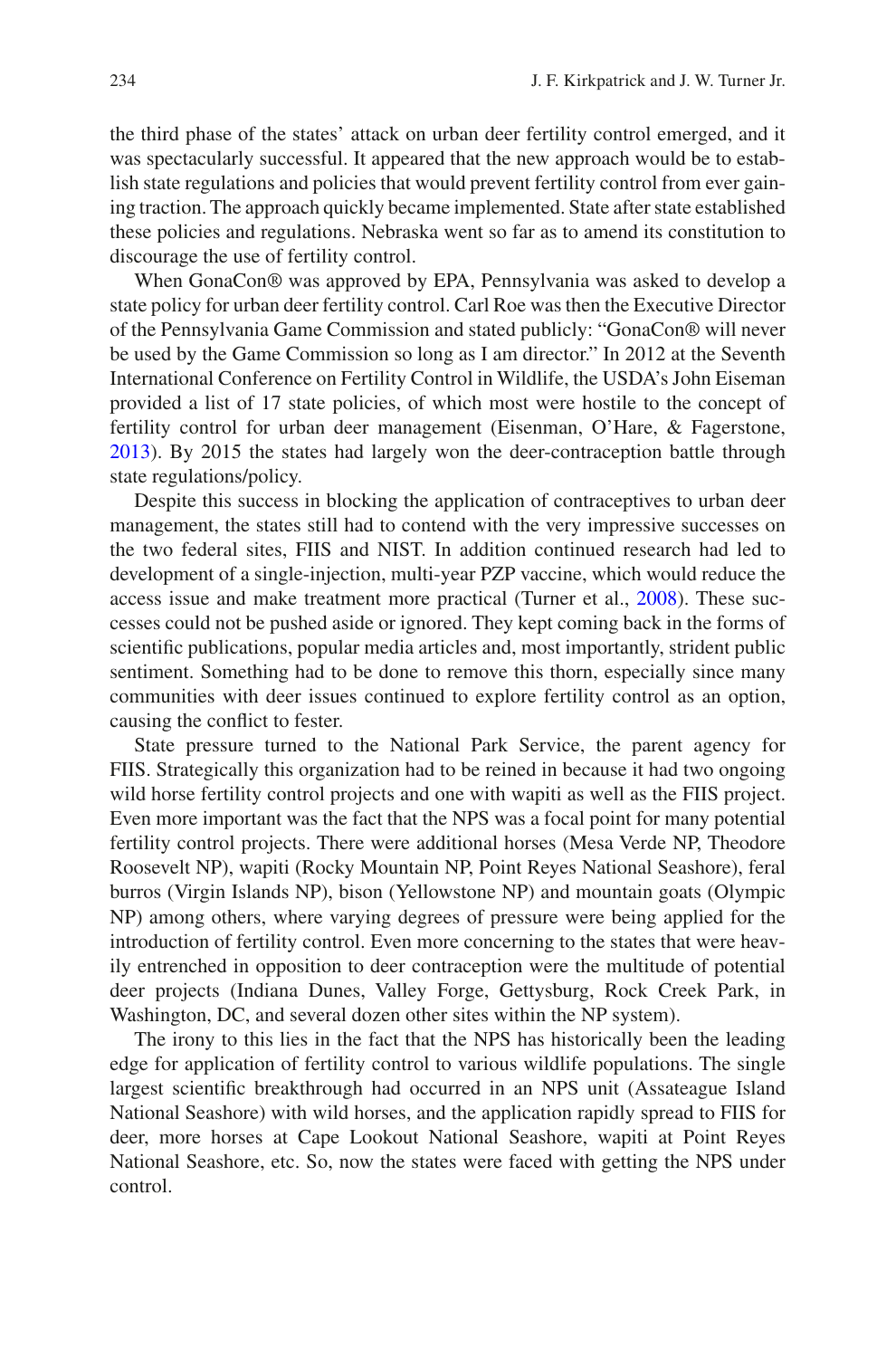The precise strategy, mechanisms and intrigue behind this new effort remain obscure, but the results were soon forthcoming. In 2009, at the urging of several state agencies, the NPS met and established a set of five criteria for deer contraception in NPS units. One criterion was a contraceptive that would have 5 years of efficacy with a single administration. Such a contraceptive did not exist then, and the chances of such a contraceptive being developed are small. Together with the edict that all treated deer have to be ear-tagged (which eliminates remote treatments and increases costs in a significant manner) NPS deer contraception was made virtually impossible. But state pressure on the NPS did not stop there.

The primacy of federal law provides the NPS with all the authority they need to pursue urban/park deer fertility control, yet they deferred to the states. When asked why the NPS did not pursue deer fertility control at Valley Forge where the Pennsylvania Game Commission objected, one regional scientist for the NPS stated "we want to be good neighbors". In 2010, after 17 years of very successful deer control on a five-community block on FIIS, the NPS terminated the project, because "it had to be studied more." Eight years later there is no study and no fertility control on FIIS. And finally, in 2012, at the Seventh International Conference on Fertility Control in Wildlife, the NPS issued a policy statement on wildlife fertility control in NPS units (Wild, Powers, Monello, & Leong, [2013\)](#page-13-14). Two critical items were (1) fertility control methods were considered "more acceptable in non-native species, closed populations, and highly manipulated environments" and (2) "early and active engagement with neighboring state and federal management agencies and public stakeholders is crucial for program success."

Despite this policy, the NPS actively opposed deer fertility control in "highly manipulated environments" such as Rock Creek Park in Washington, DC, and with what they consider to be "non-native species" such as horses in Mesa Verde National Park as well as on other sites. Interestingly the question of whether the horses are a native or non-native species is in itself contentious (Kirkpatrick & Fazio, [2010](#page-12-14)).

### **Conclusion**

By 2018, wildlife fertility control was actively being applied to wild horses in more than 35 U.S. sites, including units of the NPS, BLM, U.S. Forest Service, several Indian reservations, a dozen wild horse sanctuaries, the Canadian Province of Alberta and in Hungary and Romania. Nonetheless, only a few of these are actively managing horse numbers in ongoing fashion. The technology has also spread to African elephants, where 20 game parks in South Africa are successfully managing their animals with fertility control and culling is off the Table. A herd of feral sheep in England is also being managed with a contraceptive vaccine. Two different U.S. bison populations have been treated with a contraceptive vaccine, with one realizing zero population growth in a single year. Currently, 4 deer fertility control projects are ongoing, and several have been completed in various communities. More than 200 zoos worldwide are using the same contraceptive technology for the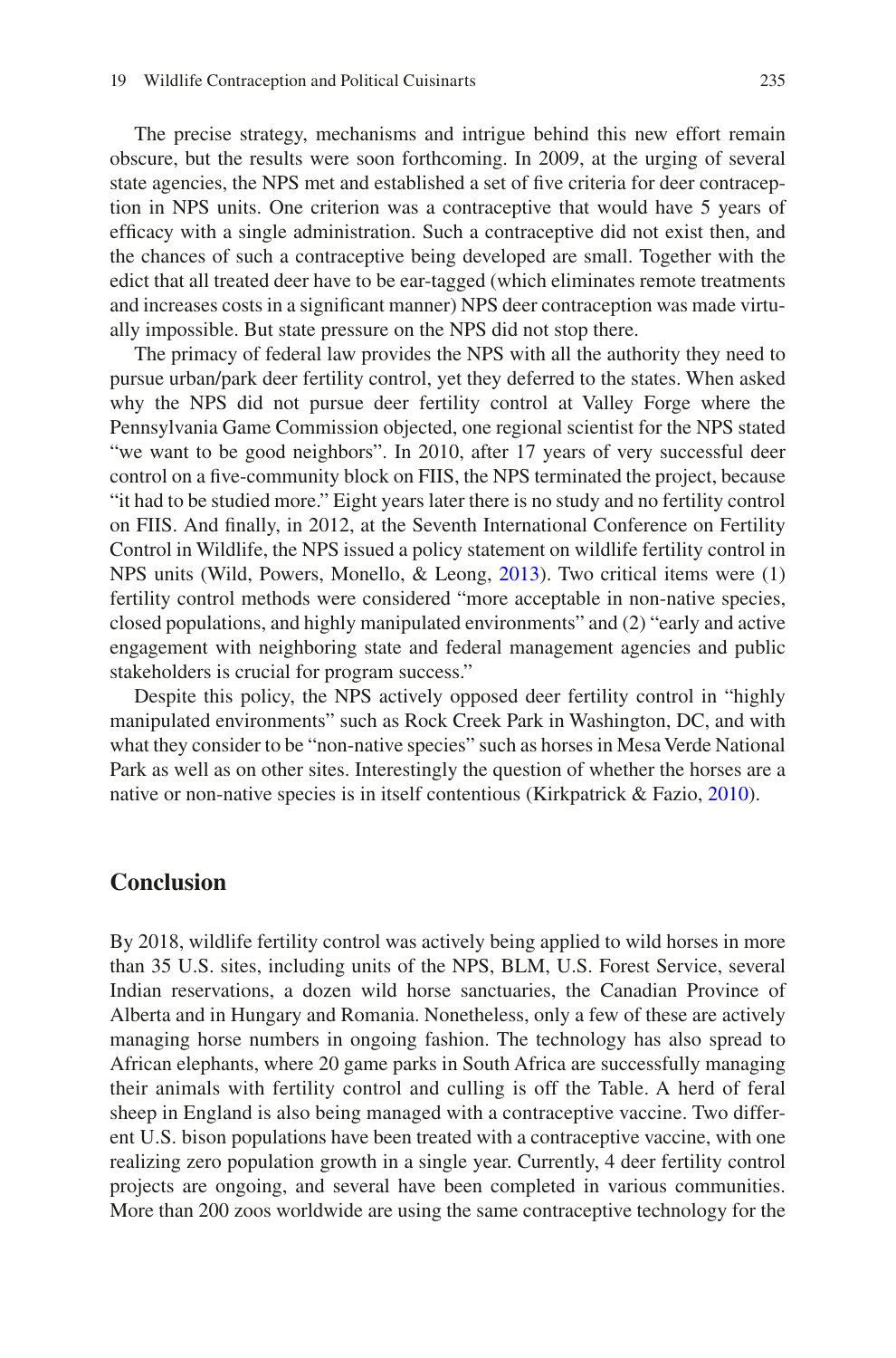management of more than 85 species in order to reduce or eliminate "surplus" animals, since disposition is difficult and fraught with controversy.

On the other hand, during this period the NPS sanctioned the culling of deer in Valley Forge, Rock Creek Park and several national historic sites. Yellowstone Park sent between 500 and 900 bison off to slaughter in 2014–15 in order to meet population goals. Mesa Verde National Park refused to even discuss wild horse management by fertility control, while at the same time fencing the horses out from the few available water supplies. Point Reyes National Seashore wrings its hands over a growing and damaging wapiti herd in the face of earlier demonstration that fertility control was a viable option. Hundreds of communities across the U.S. spend hundreds of thousands of dollars to have commercial "sharpshooters" come into their towns and parks and shoot urban deer. In the horse realm the Bureau of Land Management continues to remove and warehouse horses at immense expense to the taxpayer and with associated detriment to quality of life for thousands of horses. Furthermore, the inertia of insignificant use of proven PZP-based contraception continues 2 years after publication of strong evidence that it is an effective longterm contraceptive (5–6 years of infertility across 7 years) and that it really does limit population growth (Rutberg, Grams, Turner, & Hopkin, [2017\)](#page-13-15).

The science of wildlife contraception has been thoroughly vetted within the scientific community through numerous publications in peer-reviewed journals and eight international conferences on the subject. At the field level the actual application of fertility control to free-ranging wildlife is not without its difficulties. The approach is labor intensive compared to other management paradigms, and not all populations will lend themselves to effective treatment and management because of differences in population sizes and habitat. Nevertheless, wildlife fertility control has proven itself a useful management tool. A more detailed discussion of field aspects of wildlife contraception is provided by Turner and Rutberg [\(2013](#page-13-16)).

A key consideration for the future of wildlife fertility control is the need for greater crossover of information into the public sector and to Congress about the curative capabilities of wildlife contraception for species in the dilemma of overpopulation. However, even with that accomplishment a crucial obstacle to moving forward is human nature. The desire to defend one view and attack the opposite is hard wired. While some individuals can think their way through to compromise, others cannot or will not. When individuals of the latter case are in positions of control and have decision-making power, ego and defensiveness will rule, and education toward compromise will not readily occur. Therefore, it is important to persist. The long journey continues, sustained in part by concern for pressed species and their environments and in part by those believing that fact and logic will eventually shine through the cloud cover of political agendas, cultural inertia and egocentric bias.

Every spring another cycle of birth plays out for wild horses, deer and many other species. This insurance for species preservation is strong. Across many generations species and habitats will flourish and decline. Human impacts are now figuring heavily into these patterns as part of the cost of human accomplishments.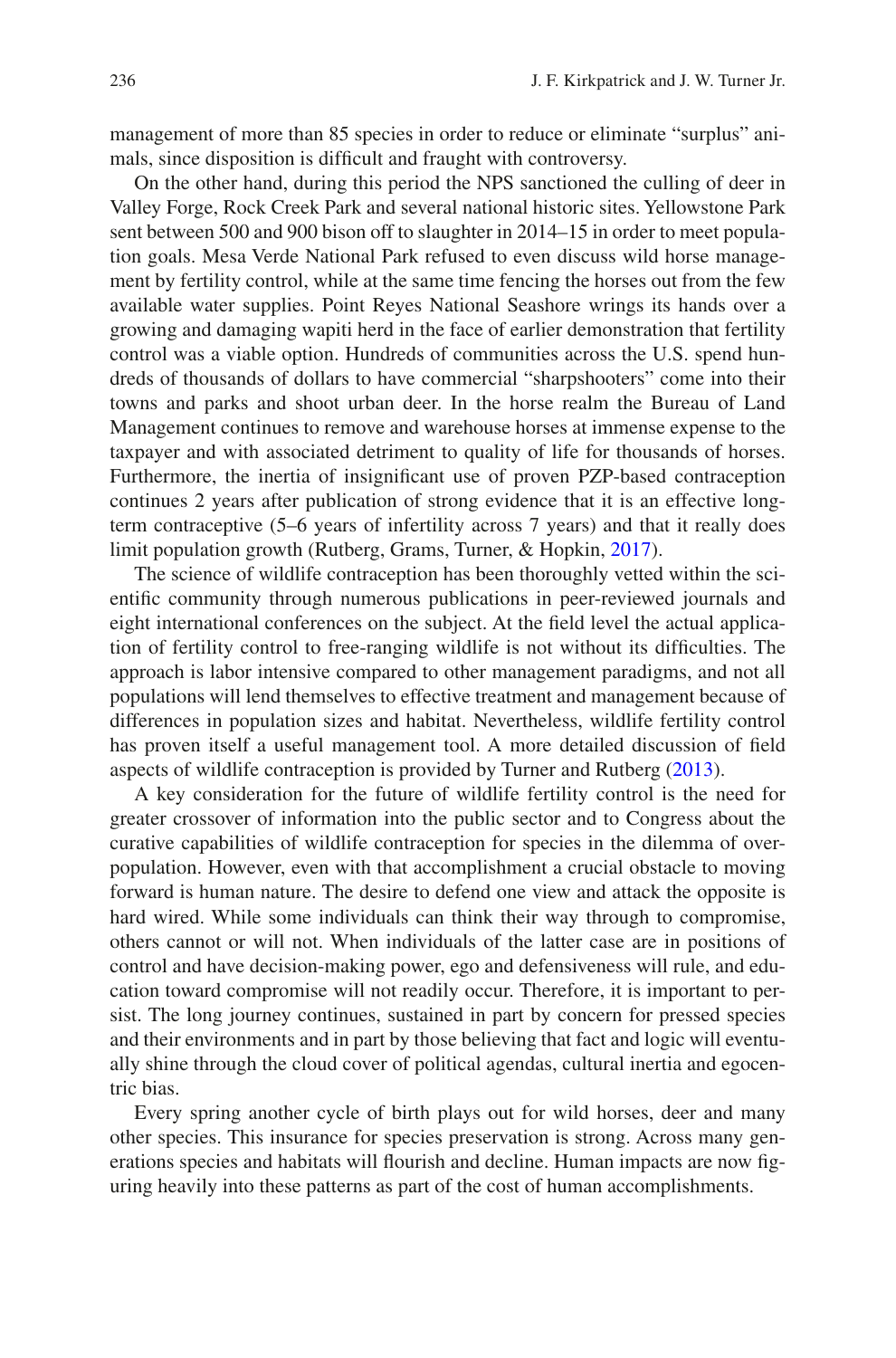Perhaps we as a global community can evolve sufficiently to prevent the environmental chaos that can result from continued lack of attention to these patterns. Certainly, focused local attention and action is a realistic goal. However, to accomplish this we must remove the slavery of personal bias and self-serving that derive from cultural and political indoctrinations infused across our own (human) generations. We need to think cleanly and seek the long view. Can we actually accomplish that? Yes, because knowledge and education are great vehicles of science. A positive information/education program focused on compromise and means of resolution can pave the way. Remember, humanity once believed that the world is flat. Some still do.

## **References**

- <span id="page-12-0"></span>Asa, C. A., & Porton, I. (Eds.). (2005). *Wildlife contraception: Issues, methods and application*. Baltimore: Johns Hopkins University Press.
- <span id="page-12-7"></span>Bartholow, J. M. (2008). Economic benefit of fertility control in wild horse populations. *Journal of Wildlife Management, 71*, 2811–2819.
- <span id="page-12-8"></span>De Seve, C. W., & Boyles-Griffin, S. (2013). An economic model demonstrating the long-term cost benefits of incorporating fertility control into wild horse (*Equus caballus*) management programs on public lands in the United States. *Journal of Zoo and Wildlife Medicine, 44*, 34–37.
- <span id="page-12-6"></span>Duncan, C. L., King, J. L., & Kirkpatrick, J. F. (2013). Romance without responsibilities: The use of the immunocontraceptive vaccine porcine zona pellucida to manage free-ranging bison on Catalina Island, California, USA. *Journal of Zoo and Wildlife Medicine, 44*, 123–131.
- <span id="page-12-13"></span>Eisenman, J. D., O'Hare, J. R., & Fagerstone, K. A. (2013). State level approaches to managing the use of contraceptives in wildlife in the United States. *Journal of Zoo and Wildlife Medicine, 44*, 47–51.
- <span id="page-12-5"></span>Fayrer-Hosken, R. A., Grobler, D., Van Altena, J. J., Kirkpatrick, J. F., & Bertschinger, H. J. (2000). Immunocontraception of free-roaming African elephants. *Nature, 407*(6801), 149.
- <span id="page-12-9"></span>Garrott, R. A., & Oli, M. K. (2013). A critical crossroad for BLM's wild horse program. *Science, 341*, 847–848.
- <span id="page-12-10"></span>Kirkpatrick, J. F. (2008). Achieving population goals in long-lived wildlife (Equus caballus) with contraception. *Wildlife Research, 35*, 513–519.
- <span id="page-12-14"></span>Kirkpatrick, J. F. & Fazio, P. M. (2010). *Wild horses as Native American wildlife*. The Science and Conservation Cntr, Zoo Montana, Billings.
- <span id="page-12-3"></span>Kirkpatrick, J. F., Liu, I. K. M., & Turner Jr., J. W. (1990). Remotely delivered immunocontraception in feral horses. *Wildlife Society Bulletin, 18*, 326–330.
- <span id="page-12-1"></span>Kirkpatrick, J. F., & Turner Jr., J. W. (1985). Chemical fertility control and wildlife management. *Bioscience, 35*(8), 485–491.
- <span id="page-12-2"></span>Kirkpatrick, J. F., & Turner Jr., J. W. (1991). Reversible fertility control in non-domestic animals. *Journal of Zoo and Wildlife Medicine, 22*, 392–408.
- <span id="page-12-11"></span>Kirkpatrick, J. F., & Turner Jr., J. W. (1995). Urban deer fertility control: Scientific, social and political issues. *Northeast Wildlife, 52*, 103–116.
- <span id="page-12-12"></span>Kirkpatrick, J. F., & Turner Jr., J. W. (1997). Urban deer contraception: The seven stages of grief. *Wildlife Society Bulletin, 25*, 515–519.
- <span id="page-12-4"></span>Kirkpatrick, J. F., Zimmermannn, W., Kolter, L., Liu, I. K. M., & Turner Jr., J. W. (1995). Immunocontraception of captive exotic species. I. Przewalskis horse (*Equus przewalskii*) and banteng (*Bos javanicus*). *Zoo Biology, 14*, 403–413.